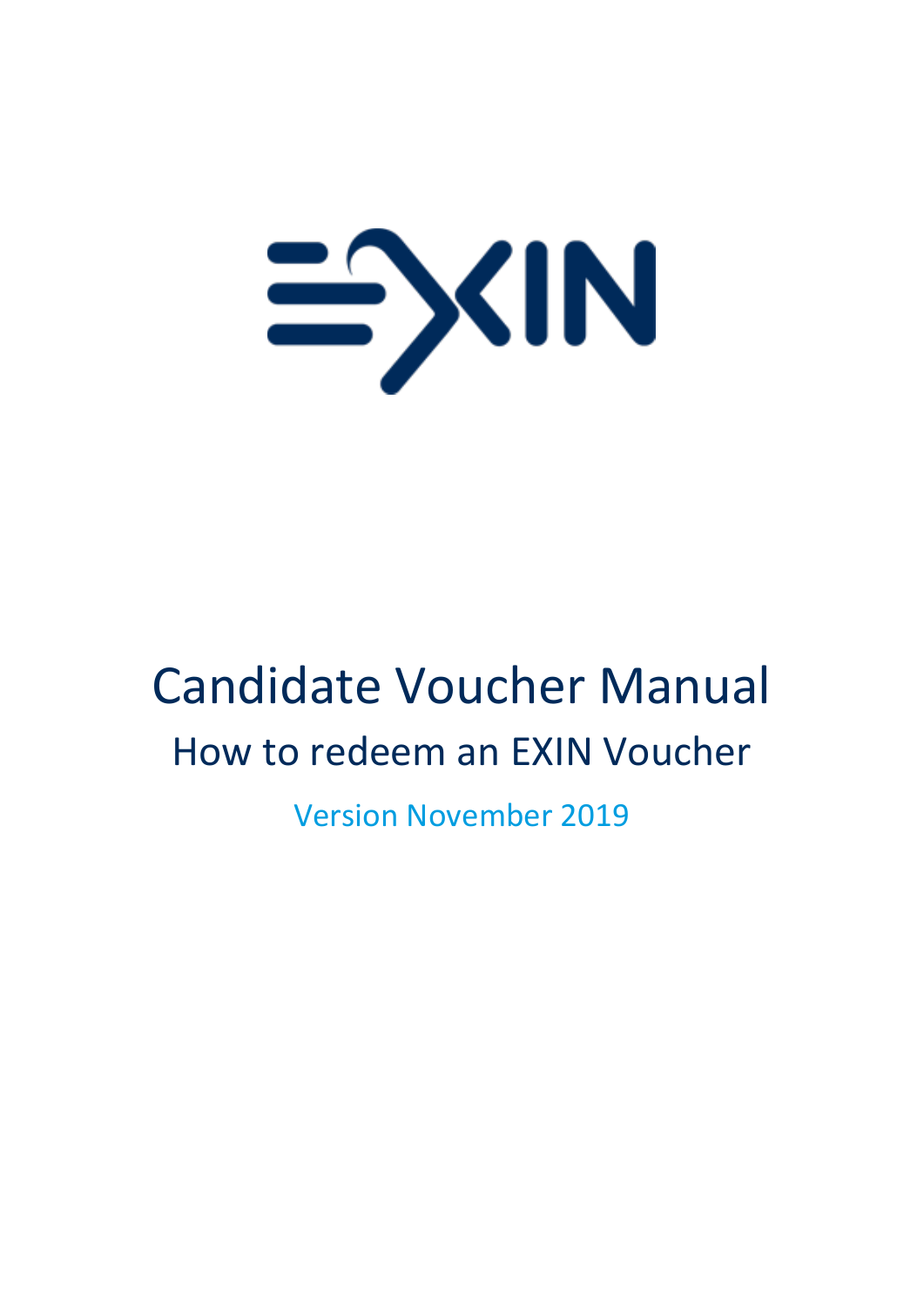

- 1. Introduction
- 2. Redeeming your Voucher 2.1 Ordering from your Candidate Portal
	- 2.2 Ordering via our website
- 3. Your invitation email



Candidate Voucher Manual – Version November 2019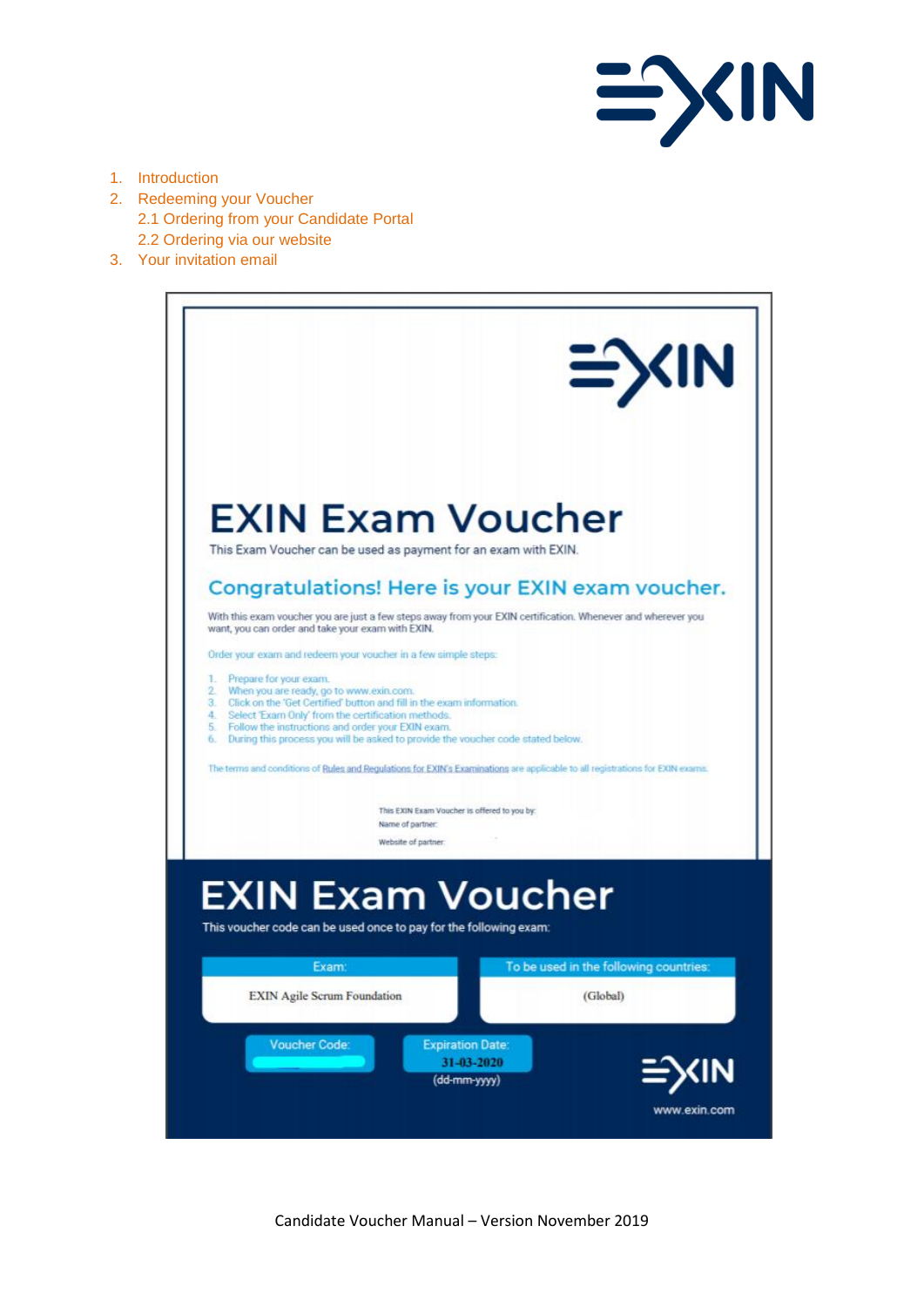

# 1. Introduction

This document will explain how to book and pay for an EXIN exam with your EXIN Voucher.

Important information about Vouchers:

- EXIN Exam Vouchers are purchased by EXIN Partners through MyLogin;
- EXIN Exam Vouchers are valid for a specific exam module and redeemable for this module only;
- EXIN Exam Vouchers are only valid in the selected country/countries as displayed on the voucher;
- EXIN Exam Vouchers can be used for an **EXIN Anywhere exam or in the [EXIN Exam Room](https://www.exin.com/open-universiteit)** (this service is offered only in a selected list of countries);
- EXIN Exam Vouchers display the voucher code, the exam(module), the valid country/countries and the expiration date of the voucher;

# **2. Redeeming your voucher**

You can redeem your EXIN Voucher in your Candidate Portal or on our website.

# **2.1 Ordering from your Candidate Portal**

If you have already taken an exam with EXIN in the past, you can order via your existing Candidate Portal. You were provided access, via email, to your personal Candidate Portal after completing your previous EXIN exam.

In your Candidate Portal click on 'Services' and 'Order an Exam…'

Services v

Order an exam via EXIN Anywhere

Order an exam at the Open University (NL only)

Choose 'Exam online Anywhere Anytime'

for an EXIN Anywhere exam and to take your exam in an EXIN exam Room select that option. If this service is not available in your country, the option will not be shown.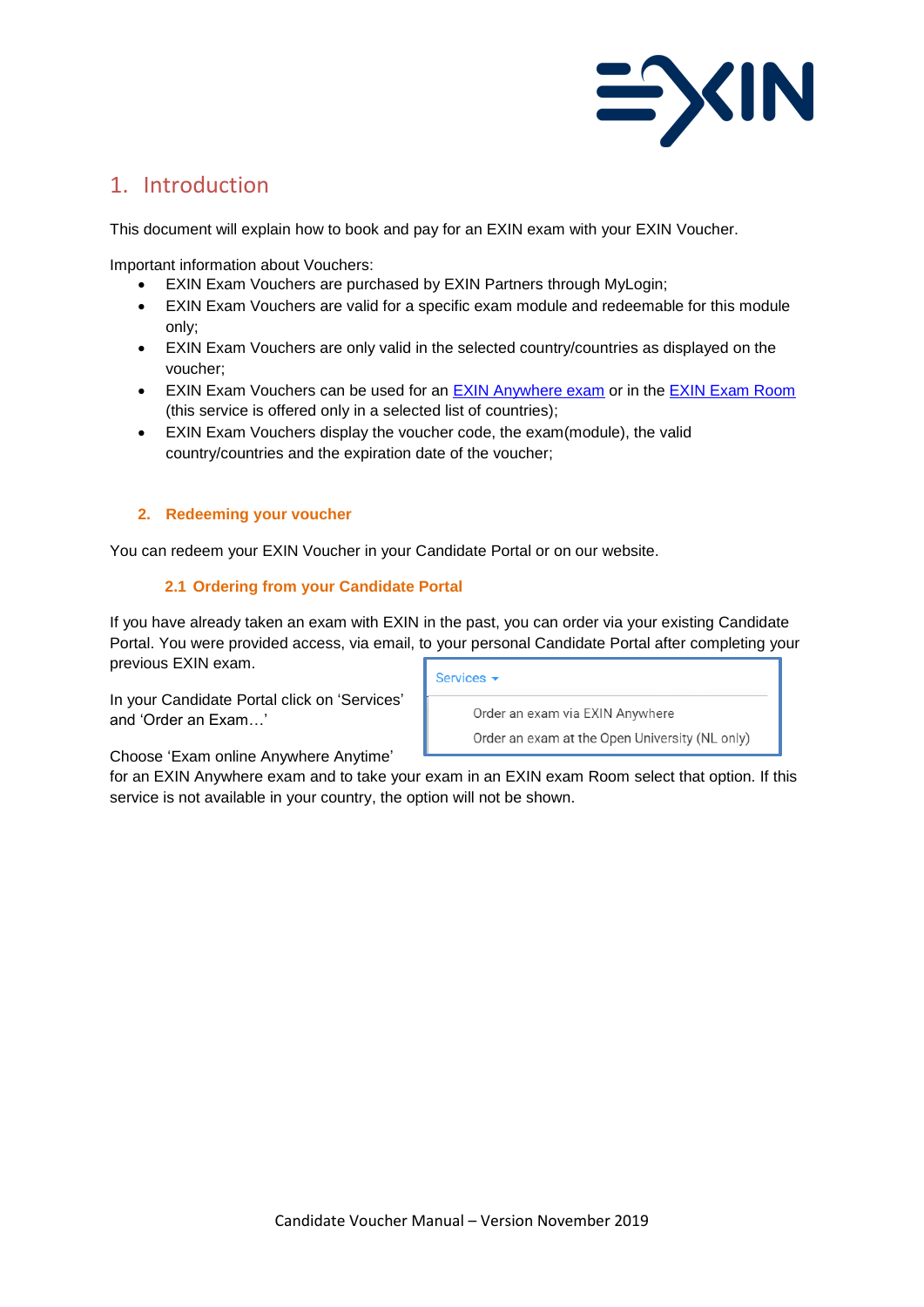| Step 1: Exam details                                                                                                                                                                                                                                                                                                                                                                                                                                                                                                                                         | Step 2: Payment                                                |  |  |  |  |
|--------------------------------------------------------------------------------------------------------------------------------------------------------------------------------------------------------------------------------------------------------------------------------------------------------------------------------------------------------------------------------------------------------------------------------------------------------------------------------------------------------------------------------------------------------------|----------------------------------------------------------------|--|--|--|--|
| Payment code                                                                                                                                                                                                                                                                                                                                                                                                                                                                                                                                                 |                                                                |  |  |  |  |
| In case a payment code is provided by your training organization, or you are in the possession of a voucher code or<br>discount code and you want to use either of these codes for this registration, please enter this code first, before continuing<br>with General Information. In case you are not in the possession of one of these codes or the code is not to be used for this<br>registration, leave this field blank and proceed from General Information.<br>Voucher code / Payment code /<br>EDJu.2.75.0070<br><b>Check code</b><br>Discount code |                                                                |  |  |  |  |
| <b>General Information</b>                                                                                                                                                                                                                                                                                                                                                                                                                                                                                                                                   |                                                                |  |  |  |  |
|                                                                                                                                                                                                                                                                                                                                                                                                                                                                                                                                                              |                                                                |  |  |  |  |
| Exam method                                                                                                                                                                                                                                                                                                                                                                                                                                                                                                                                                  | EXIN Anywhere - VIDEO Recorded OLP<br>▼                        |  |  |  |  |
| Exam Module                                                                                                                                                                                                                                                                                                                                                                                                                                                                                                                                                  | ASF - EXIN Agile Scrum Foundation<br>$\boldsymbol{\mathrm{v}}$ |  |  |  |  |
| Language                                                                                                                                                                                                                                                                                                                                                                                                                                                                                                                                                     | (Make a choice)<br>$\overline{\mathbf{v}}$                     |  |  |  |  |
|                                                                                                                                                                                                                                                                                                                                                                                                                                                                                                                                                              |                                                                |  |  |  |  |
|                                                                                                                                                                                                                                                                                                                                                                                                                                                                                                                                                              |                                                                |  |  |  |  |
| <b>Continue</b>                                                                                                                                                                                                                                                                                                                                                                                                                                                                                                                                              |                                                                |  |  |  |  |

 $\Rightarrow$ 

#### **Step 1: Exam details**

Enter the voucher code in the Voucher Code box and click 'Check Code'.

When the code is valid (for your country of residence) the module will be filled in automatically. If the code is not valid, the reason will be displayed.

You can select an exam method and exam language from the dropdown menus. For more information on the different EXIN Anywhere options, please visit [our website.](https://www.exin.com/exin-anywhere)

Click on 'Continue' at the bottom of the page to go to the next step.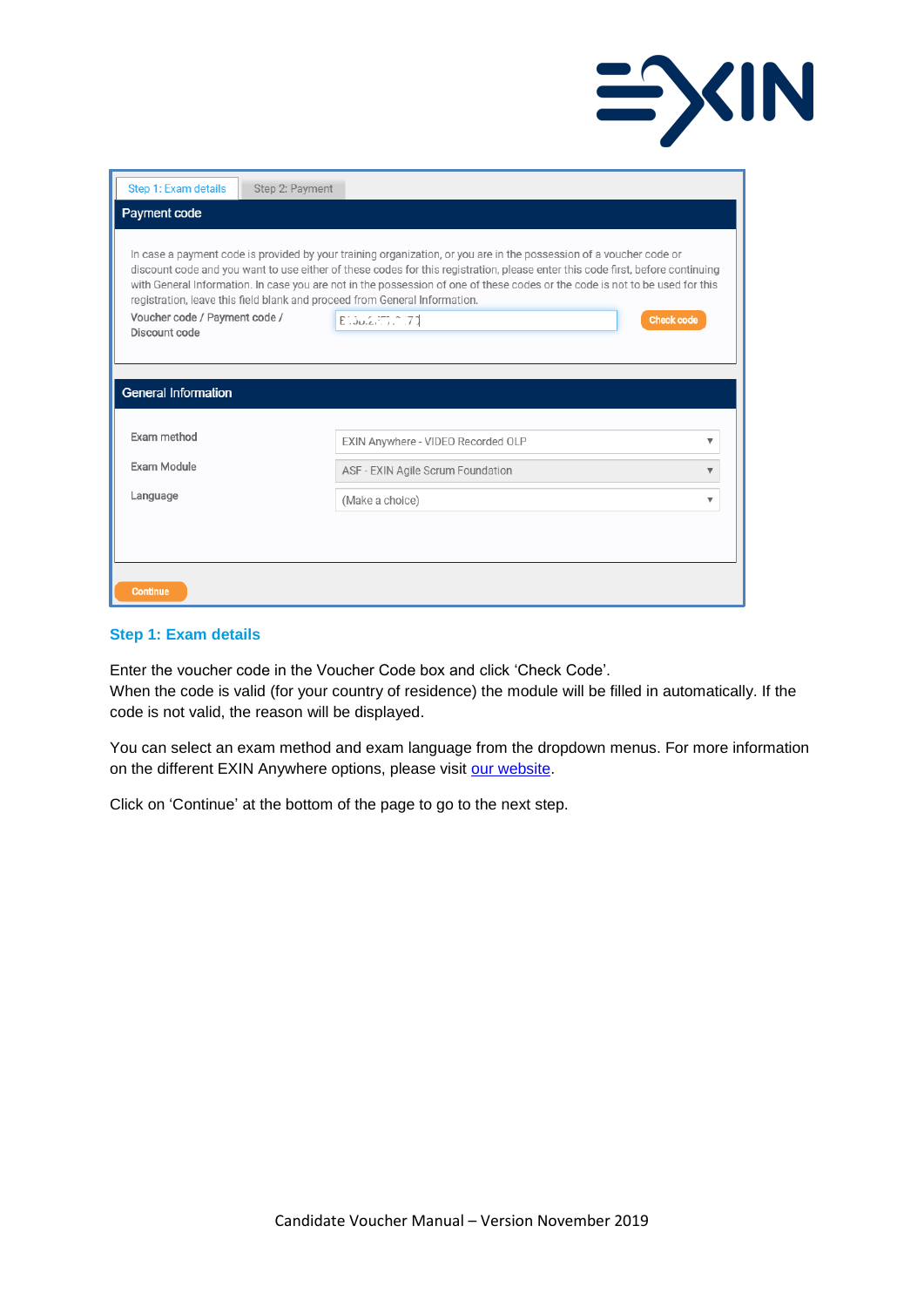

| ASF - EXIN Agile Scrum Foundation<br>ASF - EXIN Agile Scrum Foundation - Dutch (Module version R12-08)<br>10/07/2019 - 10/28/2019                                                                                                                                                                                                                                              |  |  |  |  |
|--------------------------------------------------------------------------------------------------------------------------------------------------------------------------------------------------------------------------------------------------------------------------------------------------------------------------------------------------------------------------------|--|--|--|--|
|                                                                                                                                                                                                                                                                                                                                                                                |  |  |  |  |
|                                                                                                                                                                                                                                                                                                                                                                                |  |  |  |  |
|                                                                                                                                                                                                                                                                                                                                                                                |  |  |  |  |
|                                                                                                                                                                                                                                                                                                                                                                                |  |  |  |  |
|                                                                                                                                                                                                                                                                                                                                                                                |  |  |  |  |
|                                                                                                                                                                                                                                                                                                                                                                                |  |  |  |  |
| Click on the link below to read and agree to the Terms and Conditions:<br>Read and Agree to the Terms and Conditions and the Examination Rules of EXIN Anywhere<br>Click on the link below to read and agree to the Video declaration                                                                                                                                          |  |  |  |  |
| Read and Agree to the Video Declaration <b>O</b>                                                                                                                                                                                                                                                                                                                               |  |  |  |  |
|                                                                                                                                                                                                                                                                                                                                                                                |  |  |  |  |
| Click on the link below to read the Privacy Statement:                                                                                                                                                                                                                                                                                                                         |  |  |  |  |
|                                                                                                                                                                                                                                                                                                                                                                                |  |  |  |  |
|                                                                                                                                                                                                                                                                                                                                                                                |  |  |  |  |
| To complete your booking you'll have to agree to both the Terms and Conditions of EXIN Anywhere Exams Online and the<br>video declaration. Please read the information by clicking the link and agree by pushing the 'I Agree' button in the bottom<br>left of the window. If you want to know how EXIN treats your personal information, please read the Privacy Statement by |  |  |  |  |

# **Step 2: Payment**

In this step you will redeem your voucher, no payment is required. Agree to the terms and conditions, declarations and read the privacy statement.

Then click on 'Redeem Voucher' at the bottom of the page to finalize your exam order.

# **Ordering an exam with pre-requirements**

When you are redeeming a voucher for an exam with pre-requirements from your Candidate Portal, you need to register the necessary pre-requirements, before you can complete your order. Prerequirements may be completion of a training, or another exam completion.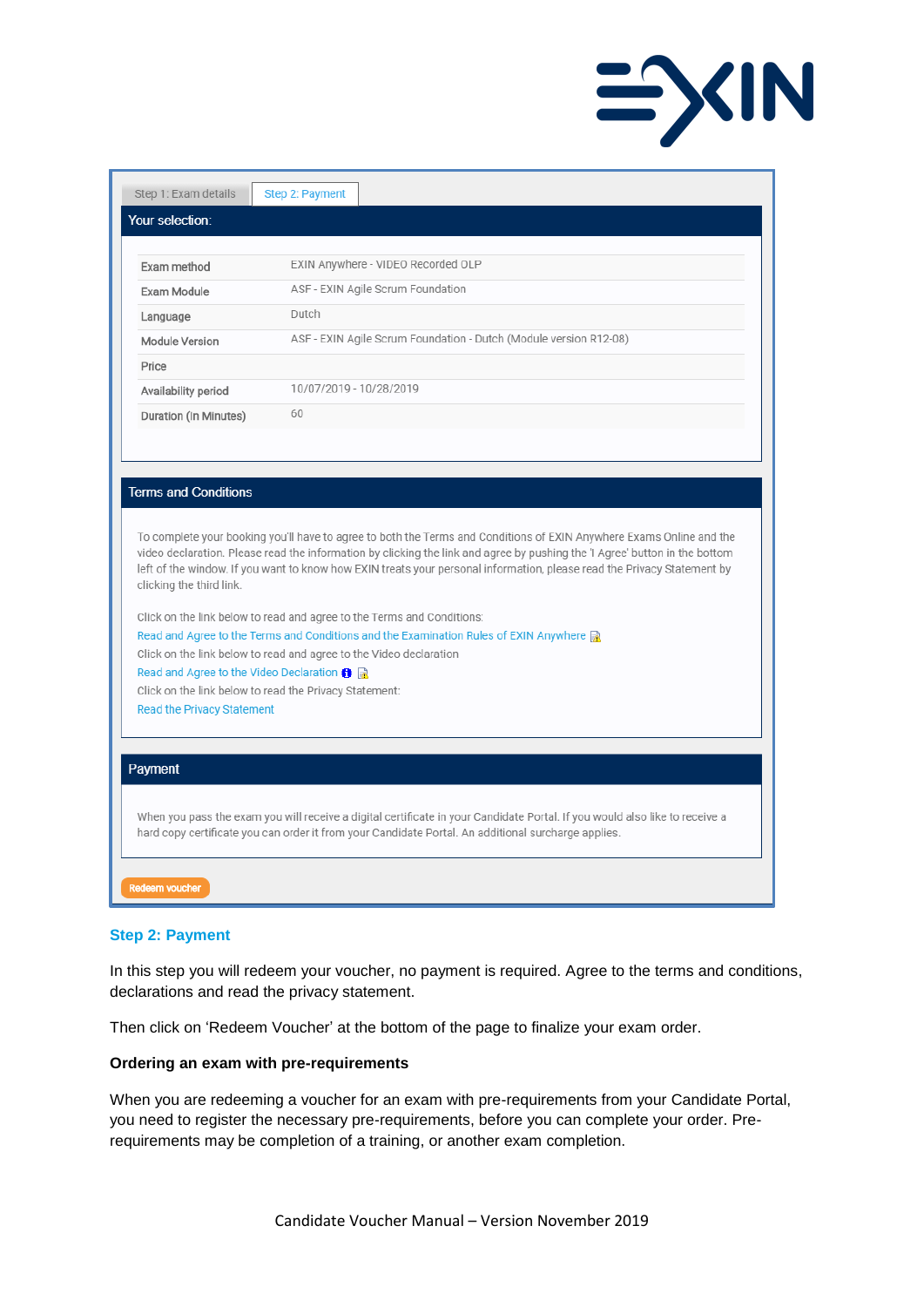

If there are missing pre-requirements, a new tab will appear:

Step 1: Order Exam **Step 1a: Missing Pre-requirements**  Step 2: Payment

**Step 1a**: You can upload any documents that are missing. These documents will be checked by EXIN within 2 working days. Via email you will receive feedback on the approval of the documents you uploaded. When all missing pre-requirements have been approved, the tab 'Step 1a' will disappear and you can continue Step 2. If some pre-requirements have not been approved, you can continue to upload them in step 1a.

Do not forget to agree to the terms and conditions and declaration and read the privacy statement, before you can redeem your voucher. Click 'Redeem Voucher' to confirm your order and receive your invitation to take the exam.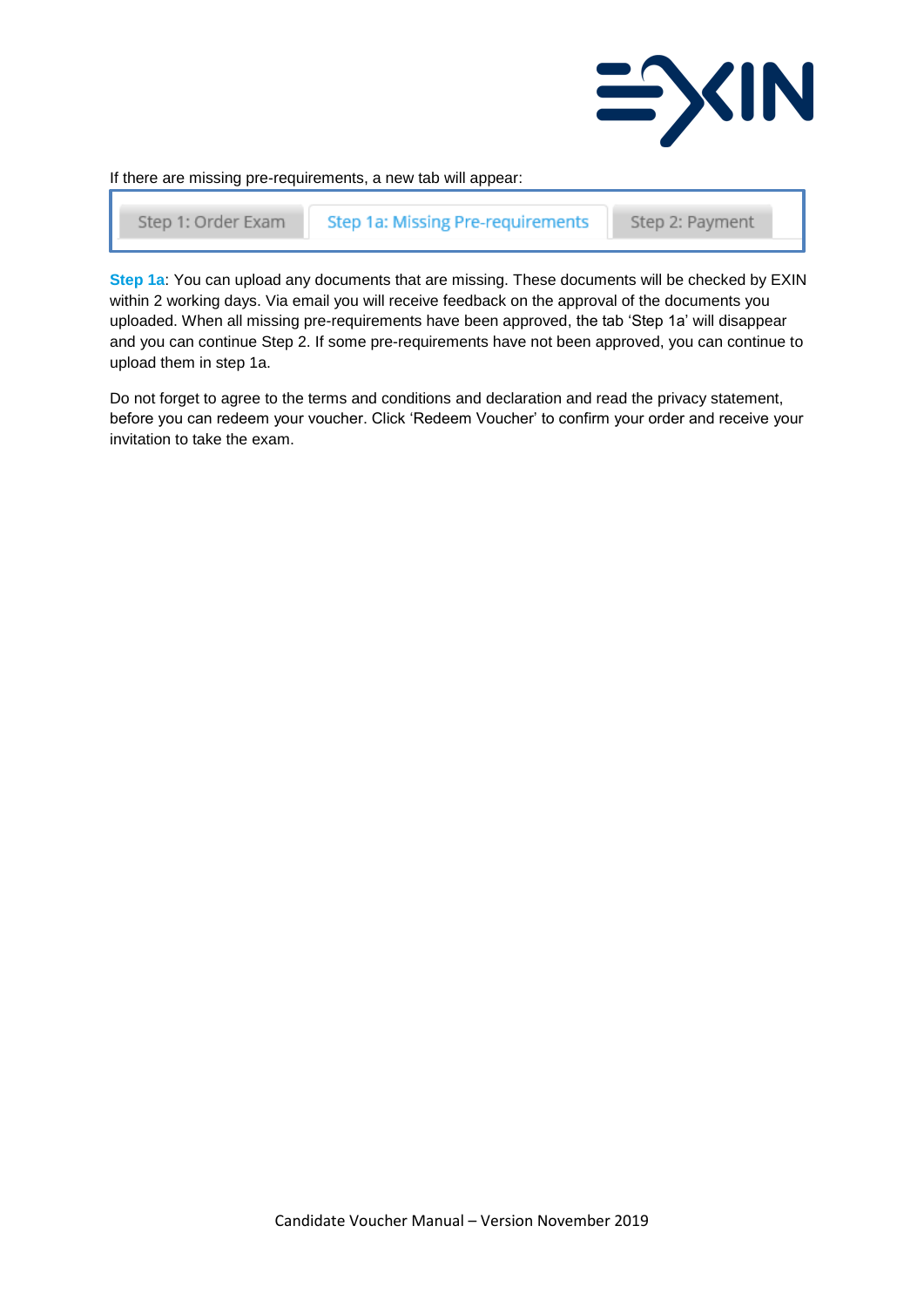

#### **2.2 Ordering via our Website**

When this is your first exam with EXIN and you do not have a Candidate Portal yet, you can book an exam via the **[Get Certified](https://www.exin.com/get-certified)** button on our website. Choose the certification, the exam language and the option 'exam only'. Select your country of residence and the examination method. Click '**book exam now**' at the bottom of the page to go to the next step.

| Please agree to the Terms and Conditions                                                                 |                                                                                           |         |  |
|----------------------------------------------------------------------------------------------------------|-------------------------------------------------------------------------------------------|---------|--|
| <b>YOUR DETAILS</b>                                                                                      |                                                                                           | #292366 |  |
| <b>First Name</b><br><b>Last Name</b><br><b>Country of Residence</b><br>Email<br>Confirm email           | Sample<br>Candidate<br><b>NETHERLANDS</b><br>sample@candidate.com<br>sample@candidate.com |         |  |
| <b>EXAM DETAILS</b><br>Voucher or discount code<br>Exam method <sup>6</sup><br>Certification<br>Language | EXIN Anywhere - VIDEO Recorded OLP<br>ASF - EXIN Agile Scrum Foundation<br>English        | ┳<br>v  |  |
| Exam can be taken from<br><b>CONFIRMATION</b>                                                            | 04/15/2019 - 05/06/2019                                                                   |         |  |
| I agree to the Video declaration<br>Read the Privacy Statement<br><b>REDEEM VOUCHER</b>                  | I agree to the Terms and Conditions and the examination rules for EXIN Anywhere           |         |  |

Complete the form, agree to the terms and conditions and declaration and read the privacy statement. Click 'Redeem Voucher' to confirm your order and receive your invitation to take the exam.

#### **Ordering an exam with pre-requirements**

Please note that when you have ordered an exam with pre-requirements via our website, you need to register the necessary pre-requirements in your Candidate Portal after your exam in order to receive your certificate. You will receive access to your Candidate Portal via your official result email after your exam has been assessed. Pre-requirements may be completion of training, or another exam completion.